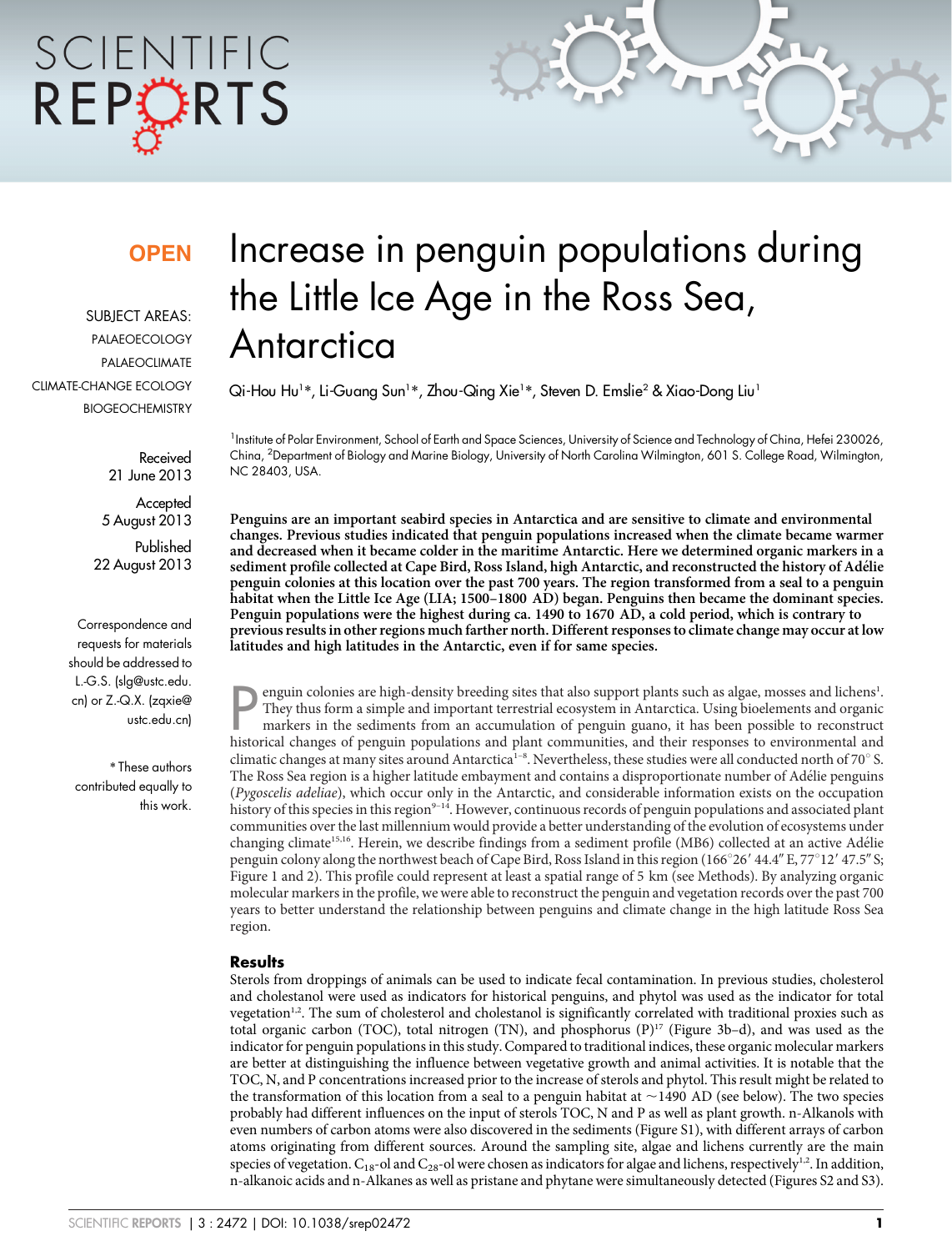

Figure  $1 \, |$  Maps of our sampling site on Cape Bird, Ross Island, as well as sampling sites of sediment cores Y2 $^3$ , Y4 $^6$  and ZOL4 $^8$  for penguins and ice cores from Taylor Dome<sup>25</sup> and Mt. Erebus Saddle<sup>19</sup>. These maps were created using CorelDRAW software.

Because they are not well correlated with penguin population changes, we discuss them in the supplementary information.

Historical record of penguins, seals and vegetation in the past 700 years. The history of the Adélie penguin population and vegetation abundance at Cape Bird during the past 700 years was reconstructed using molecular markers (Figure 3). According to the variation of these markers, the past 700 years were divided into four periods: Period I: 1280–1490 AD; Period II: 1490–1670 AD; Period III: 1670–1950 AD; Period IV: 1950 AD–present.

Cholesterol and cholestanol were detected at the bottom of this profile, indicating the sampling site had been contaminated by animal feces since ca. 1280 AD. The sum of cholesterol and cholestanol increased slowly during this period. However, cholesterol and cholestanol cannot distinguish the influence of penguins from that of other animals. In our previous study, seal hairs were observed below 32 cm of the sediment profile (corresponding to ca. 1490 AD), and abruptly increased below 35  $\text{cm}^{17}$ . We interpret this finding as indicating that the sampling site was primarily a seal haulout and molting location during Period I. Total vegetation abundance, as indicated by phytols, remained at low levels throughout this period. From ca. 1490 AD onward, the concentrations of cholesterol  $+$  cholestanol increased quickly, and total vegetation abundance displayed a similar trend. Contrarily, seal hairs disappeared from the sediment, suggesting that seals moved from this locale and penguins then began to occupy it. During Period II, penguin populations and total vegetation abundance remained at high levels. The abundance of the two species of plants also increased early in this period and algae stayed at a high level, while lichens abruptly decreased and disappeared. At ca. 1670 AD, the penguin population and vegetation abundance decreased and remained at low levels during Period III. Algae abundance decreased with the penguin population, but both temporarily recovered at ca. 1850–1890 AD. Contrarily, lichens rapidly recovered with the decline of the penguin population and stayed at relatively high levels throughout this period. From ca. 1950 AD, penguin populations continuously grew, which was supported by the observation in Cape Royds from 1959 to 1995<sup>18</sup>.

Evolution of the penguin colonies: animals and plants. In Antarctica, with its limited terrestrial biodiversity, penguin (or seal) colonies and associated plants represent a simple ecosystem. The droppings of penguins and seals contribute to the formation of soil and provide nutrients for vegetation. Around these colonies, algae, mosses and lichens grow in the enriched soils. Mosses did not occur around our sampling site; algae were the dominant plants compared to a limited number of lichens growing on the surface of stones. According to previous studies, algae need a large amount of nutrients input via penguin guano. Lichens need lower nutrient input but are endangered by the trampling of penguins $1,2$ . Therefore, algae abundance is dependent on the presence of penguins, while lichens have a contrary trend (Figure 3f–g). As the total amount of vegetation is controlled by algae, the variation of the

total vegetation abundance was similar to the trend of penguin (or seal) populations in the past 700 years. The correlation coefficient between cholesterol  $+$  cholestanol and phytol was calculated at 0.86  $(R^2 = 0.74)$ .

#### **Discussion**

The Ross Sea region experienced the LIA from ca. 1500 to 1800 AD<sup>19</sup>, when the summer temperature was about  $2^{\circ}C$  colder than that during the past 200 years<sup>20</sup>. Organisms are apt to synthesize more unsaturated fatty acids at low temperatures<sup>21,22</sup>. Kawamura and Ishiwatari<sup>23</sup> observed greater ratios of fatty acids  $C_{18:2}/C_{18:0}$  during colder periods in a sediment core collected in Lake Biwa, Japan, a method also applied successfully in Antarctica<sup>24</sup>. For our samples, the  $C_{18:2}/C_{18:0}$  ratios showed little variation aside from a few samples. However, during Period II which was optimum for penguins (shaded areas in Figure 4),  $C_{18:0}$  was absent at the depths of 22.2 (1660 AD), 25.8 (1620 AD), 28.2 (1570 AD), and 29.4 cm (1550 AD), indicating cold conditions. Low temperatures during Period II are supported by ice core record of stable isotopes ( $\delta$ D) at Taylor Dome ( $77^{\circ}47'47''$  S,  $158^{\circ}43'26''$  E) where a trough during this period is evident<sup>25</sup> (Figure 4g). Moreover, a core from the Mt. Erebus Saddle  $(77^{\circ}30.9^{\prime}$  S,  $167^{\circ}40.59^{\prime}$  E) also records a downtrend from ca. 1500 AD19 (Figure 4f). In general, the southern Ross Sea region was abandoned by breeding Adélie penguins for 900 years until ca.  $850$  AD<sup>11</sup>, though a radiocarbon date on eggshell from one abandoned site at the south colony of Cape Bird indicates an earlier appearance there, prior to our Period I at 690–960 AD (Emslie, unpublished.). Further, our data support those of Polito, et al.<sup>10</sup> in that the north colony at Cape Bird was used only as a molting site by penguins until about 1250 AD.

For the northwest beach of Cape Bird, the history of Adélie penguin colonies was even shorter, from ca. 1490 AD. Then the population rapidly increased and remained at markedly higher levels



Figure  $2$  | Photo of the sampling site taken by X. D. Liu.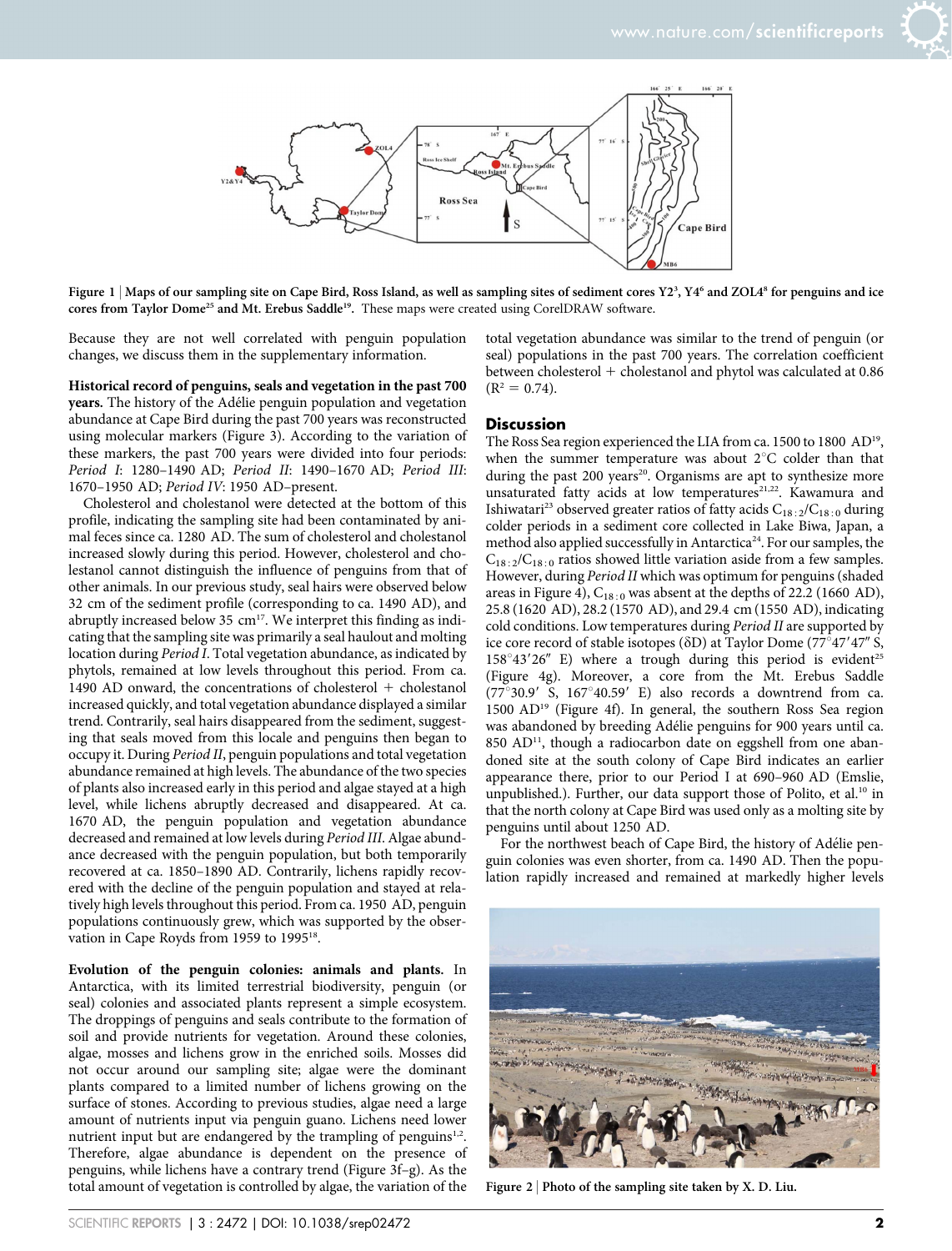



Figure 3 <sup>|</sup> Variation in penguin or seal populations with vegetation abundance from proxy indices in the sediment profile MB6 at Cape bird over the past 700 years. (a), population change; Cholesterol  $+$  cholestanol concentrations represented seal population during Period I and represented penguin population during Period II, III and IV. (b), (c) and (d), traditional inorganic indexes (TOC, TN and P) for penguins; the original data were reported by Nie, et al.<sup>17</sup>. (e), the change of total vegetation abundance indicated by phytol concentrations. (f), algae abundance change indicated by  $C_{18}$ -ol concentrations. (g), lichen abundance change indicated by  $C_{28}$ -ol concentrations.

during this cold interval than during later periods. Nevertheless, this trend is contrary to results from other regions much farther north. At Zolotov Island, East Antarctica ( $68^{\circ}39'$  S,  $77^{\circ}52'$  E), and Ardley Island, Antarctic Peninsula (62°13' S, 58°56' W; Figure 1), Adélie penguin populations stayed at relatively low levels during our Period  $II^{3,6,8}$  (Figure 4b-d). Furthermore, previous studies at low latitudes in the Antarctic have indicated that penguin populations, including Adélie, Gentoo (Pygoscelis papua) and Chinstrap penguins (Pygoscelis antarctica), increased when the climate became warmer and decreased when it became colder<sup>1-8</sup>.

Penguin population dynamics are affected by variations of climatic and environmental factors, such as sea surface temperature, air temperature, sea ice extent, snow cover, wind and the abundance of food<sup>4,8,18,26,27</sup>. Both extremely high and low temperature is seemingly unfavorable for the survival of pygoscelid penguins<sup>28</sup>. Temperature influences penguins mainly by driving change in these environmental conditions. Increasing temperature may result in increased snow-fall<sup>29</sup>. Thick snow cover prevents penguins from building nests early enough in the summer to complete the nesting cycle, thereby affecting the penguin population productivity and  $growth<sup>29,30</sup>$ . During the LIA, the decreased snow accumulation in the Ross Sea region<sup>20</sup> likely favored breeding penguins. More importantly, sea surface temperature as well as prevailing winds indirectly affect penguin populations by controlling sea ice extent and concentration<sup>31</sup>. During cold periods, increased sea ice can prevent beach access by penguins to their colonies. Moreover, more northerly sea ice extent may make it difficult for penguins to reach the food-rich waters which are south of the southern boundary of the Antarctic Circumpolar Current<sup>32</sup>. The lack of food affects the survival of penguins, especially juveniles and subadults. In this manner climate affects the trends in penguin populations over 100 s to 1000 s of years. In the Ross Sea, Adélie penguin colonies have appeared and disappeared throughout this region over the past 8000 years in response to these environmental variables<sup>11</sup>. A warm period at 4000-2000 BP, the penguin 'optimum'14, saw an expansion in penguin colonies in the southern Ross Sea. The optimum in this study (Period IV) is a warm period with a reduction in sea ice extent<sup>18</sup> that also favors penguin population expansion.

However, the influence of sea ice is critical. Algae under sea ice is an important food source for krill<sup>33</sup>, which in turn is an important prey for penguins. Thus, extended sea ice provides abundant krill and subsequently has a remarkable impact on the supply of food for penguins. Besides the increased sea ice extent, prevailing katabatic winds also increased in the Ross Sea during the LIA<sup>20</sup>. Strong winds caused sea-ice to split and created more polynya areas in the Ross Sea19. Larger size of polynya favors beach access by penguins to their colonies and increases the proportion of breeding penguins $34$ . Furthermore, prevalent katabatic winds during the LIA were adverse to snow precipitation and resulted in decreased snow accumulation<sup>20</sup>, which favored the breeding of penguins.

Beside climatic and environmental changes, emigrations also cause local variations in penguin populations. Penguins began to occur at our sampling site when seals abandoned it at ca. 1490 AD, the beginning of the LIA. Obviously, these penguins emigrated from other locations. This emigration might be associated with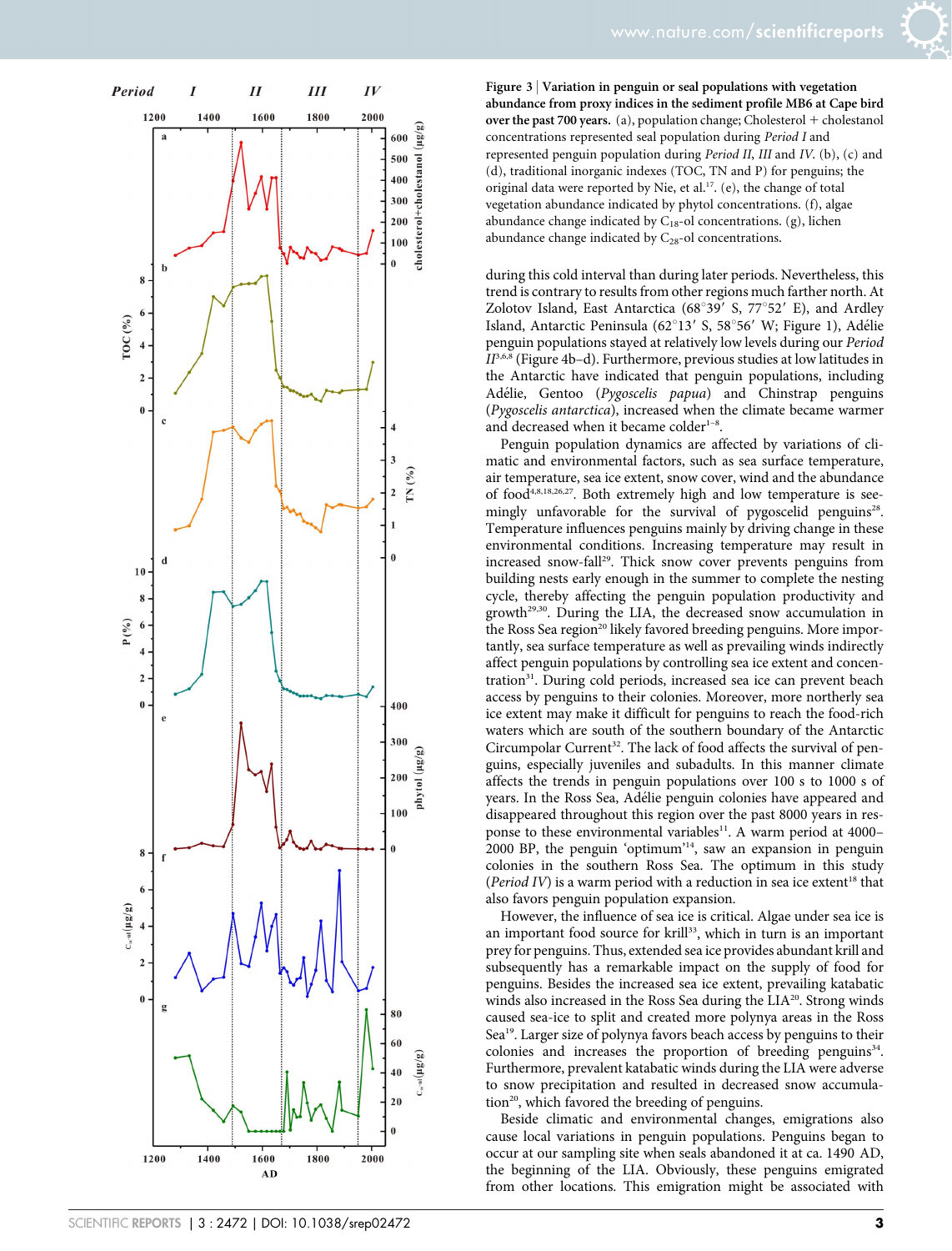

Figure 4 | Proxy indices of penguin populations and climate records. The shaded areas correspond to Period II, an optimum for penguins. (a), penguin population changes from the sediment profile MB6 at Cape Bird as indicated by the sums of cholesterol and cholestanol concentrations. (b), penguin population changes from the sediment core ZOL48 at Zolotov Island as indicated by the P concentrations. (c) and (d), penguin population changes from the sediment cores Y23 and Y46 at Ardley Island as indicated by the P concentrations. (e), climate changes from the dD records in the Mt. Erebus Saddle ice core (100-points smoothed); the original data were reported by Rhodes, et al.<sup>19</sup>. (f), climate changes from the  $\delta D$  records in the Taylor Dome ice core (3-points smoothed); the original data were reported by Steig, et al.<sup>25</sup>.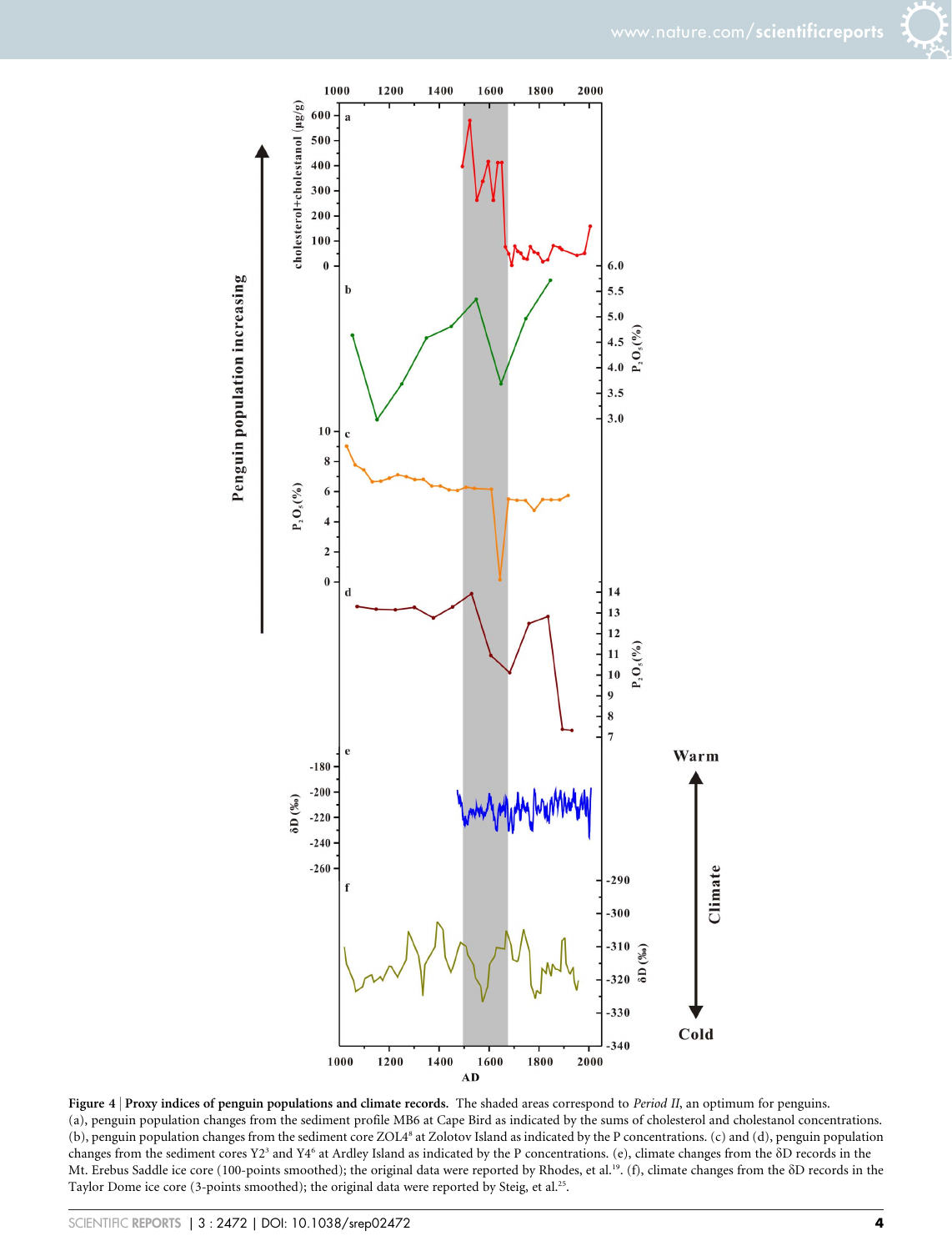

Figure 5 | Chronology of the sediment profile MB6. The ages were determined by 210Pb dates and 14C dates, and the age-depth relationship was fitted with a cubic polynomial.

deteriorating environmental conditions in southern regions when the LIA began. The movement of penguins and thus alterative population distributions has been documented in the Ross Sea region<sup>35</sup> and Terra Nova Bay region (74°53′ S, 163°45′ E)<sup>36</sup>. This emigration of penguins to the sampling site may be accomplished in a short time and causes abruptly elevated populations. For instance, the movement of Adélie penguins to new breeding sites could occur over 1-2 decades in the Windmill Islands, East Antarctica<sup>37</sup>. This study suggests possibly different response to climate change by penguins at low latitudes and high latitudes in the Antarctic. The increased polynya accompanied by more convenient access to open water, abundant food for penguins, decreased snow-fall, as well as emigration from other sites might have been drivers for the increase in penguin populations during the LIA. Nonetheless, the  $MB<sub>6</sub>$  sediment profile could record historical penguins in limited spatial range. More continuous records of penguins are needed for a better understanding of the population dynamics at high latitudes in the Antarctic.

#### Methods

Sampling. The sediment profile and core series MBs (McMurdo Sound and Cape Bird) were collected during an investigation in the Ross Sea region in January, 2010<sup>17</sup>. The sediment profile for this study (MB6) was obtained from a catchment on the second terrace above sea level at Cape Bird on the north side of Ross Island (Figure 1 and 2). The MB6 profile was collected from a pit excavated at the sampling site. Breeding penguins spread from the sampling site to higher terraces at about 300 m above the sea level, covering an extent of more than 5 km. The MB6 profile recorded the historical penguin populations in this spatial range. Seals were not discovered around the sampling site. The profile was directly sectioned in the field at 0.6 cm intervals and then stored in a freezer at  $-20^{\circ}$ C until analysis. The detailed procedures for sampling are described elsewhere<sup>17</sup>.

Chemical analysis. Thirty-two samples of the sectioned sediment profile were selected for organic analysis. Before analysis, sediment samples were freeze-dried and ground through a 140 mesh screen. Details of the analytical procedure for molecular markers was previously described<sup>1,2</sup>. Briefly, the dried sediment samples were Soxhlet extracted for 72 h with 180 mL mixed solvent (dichloromethane:methanol 2:1, V/ V). The extracts were concentrated by rotary evaporation and afterwards saponified using 0.5 M KOH dissolved in methanol. Then each of the saponified extracts was divided into three portions (hydrocarbons fraction, alcohols fraction and acids fraction) through controlling chemical conditions. Neutral lipids were partitioned out of each saponified extract with hexane. Acidic lipids were separated by adjusting PH to 2 with 0.5 M HCl and then extracted with mixed solvent (dichloromethane:hexane 159, V/V). Neutral lipids were further divided on 5% deactivated silica gel column chromatography using different solvents of increasing polarity. Hydrocarbons were eluted with hexane and then alcohols, including n-alkanols and sterols, were eluted with ethyl acetate. The alcohols and acids fractions were silylanized with N,O-bis- (trimethylsilyl)-trifluoroacetamide (BSTFA) to form trimethylsilyl (TMS)-ether derivatives, and then analyzed by a gas chromatography–mass selective detector.

Dating. The chronology of the sediment profile MB6 was determined by <sup>14</sup>C dating and <sup>210</sup>Pb dating. The detailed method was described elsewhere<sup>5,38</sup>. The top 4.2 cm sediments were analyzed for 210Pb with Ortec HPGe GWL series detectors and

- 1. Wang, J. J., Wang, Y. H., Wang, X. M. & Sun, L. G. Penguins and vegetations on Ardley Island, Antarctica: evolution in the past 2,400 years. Polar Biol. 30, 1475–1481 (2007).
- 2. Huang, J., Sun, L., Huang, W., Wang, X. & Wang, Y. The ecosystem evolution of penguin colonies in the past 8,500 years on Vestfold Hills, East Antarctica. Polar Biol. 33, 1399–1406 (2010).
- 3. Sun, L. G., Xie, Z. Q. & Zhao, J. L. Palaeoecology A 3,000-year record of penguin populations. Nature 407, 858–858 (2000).
- 4. Sun, L. & Xie, Z. Relics: penguin population programs. Sci. Prog. 84, 31–44 (2001).
- 5. Liu, X. D. et al. A preliminary record of the historical seabird population in the Larsemann Hills, East Antarctica, from geochemical analyses of Mochou Lake sediments. Boreas 36, 182-197 (2007).
- 6. Liu, X., Sun, L., Xie, Z., Yin, X. & Wang, Y. A 1300-year record of penguin populations at Ardley Island in the Antarctic, as deduced from the geochemical data in the ornithogenic lake sediments. Arct. Antarct. Alp. Res. 37, 490–498 (2005).
- 7. Huang, T., Sun, L. G., Wang, Y. H., Liu, X. D. & Zhu, R. B. Penguin population dynamics for the past 8500 years at Gardner Island, Vestfold Hills. Antarct. Sci. 21, 571–578 (2009).
- 8. Huang, T., Sun, L., Wang, Y. & Kong, D. Late Holocene Adélie penguin population dynamics at Zolotov Island, Vestfold Hills, Antarctica. J. Paleolimnol. 45, 273–285 (2011).
- 9. Emslie, S. D., Berkman, P. A., Ainley, D. G., Coats, L. & Polito, M. Late-Holocene initiation of ice-free ecosystems in the southern Ross Sea, Antarctica. Mar. Ecol.- Prog. Ser. 262, 19–25 (2003).
- 10. Polito, M., Emslie, S. D. & Walker, W. A 1000-year record of Adélie penguin diets in the southern Ross Sea. Antarct. Sci. 14, 327–332 (2002).
- 11. Emslie, S. D., Coats, L. & Licht, K. A 45,000 yr record of Adelie penguins and climate change in the Ross Sea, Antarctica. Geology 35, 61–64 (2007).
- 12. Taylor, R. & Wilson, P. Recent increase and southern expansion of Adelie penguin populations in the Ross Sea, Antarctica, related to climatic warming. N. Z. J. Ecol. 14, 25–29 (1990).
- 13. Taylor, R., Wilson, P. & Thomas, B. Status and trends of Adelie penguin populations in the Ross Sea region. Polar Rec. 26, 293–304 (1990).
- 14. Baroni, C. & Orombelli, G. Abandoned Penguin Rookeries as Holocene Paleoclimatic Indicators in Antarctica. Geology 22, 23–26 (1994).
- 15. Cox, P. M., Betts, R. A., Jones, C. D., Spall, S. A. & Totterdell, I. J. Acceleration of global warming due to carbon-cycle feedbacks in a coupled climate model. Nature 408, 184–187 (2000).
- 16. Root, T. L. et al. Fingerprints of global warming on wild animals and plants. Nature 421, 57–60 (2003).
- 17. Nie, Y., Liu, X., Sun, L. & Emslie, S. D. Effect of penguin and seal excrement on mercury distribution in sediments from the Ross Sea region, East Antarctica. Sci. Total Environ. 433, 132–140 (2012).
- 18. Croxall, J., Trathan, P. & Murphy, E. Environmental change and Antarctic seabird populations. Science 297, 1510–1514 (2002).
- 19. Rhodes, R. et al. Little Ice Age climate and oceanic conditions of the Ross Sea, Antarctica from a coastal ice core record. Clim. Past. 8, 215–262 (2012).
- 20. Bertler, N., Mayewski, P. & Carter, L. Cold conditions in Antarctica during the Little Ice Age - Implications for abrupt climate change mechanisms. Earth Planet. Sci. Lett. 308, 41-51 (2011).
- 21. Marr, A. G. & Ingraham, J. L. Effect of temperature on the composition of fatty acids in Escherichia coli. J. Bacteriol. 84, 1260–1267 (1962).
- 22. Kawamura, K., Ishiwatari, R. & Yamazaki, M. Identification of polyunsaturated fatty acids in surface lacustrine sediments. Chem. Geol. 28, 31–39 (1980).
- 23. Kawamura, K. & Ishiwatari, R. Polyunsaturated fatty acids in a lacustrine sediment as a possible indicator of paleoclimate. Geochim. Cosmochim. Ac. 45, 149–155 (1981).
- 24. Zhang, G., Sheng, G. Y., Peng, P. A. & Zheng, H. H. Molecular organic geochemical peculiarities of lacustrine core sediments in Fildes Peninsula, King George Island, Antarctica. Chin. Sci. Bull. 45, 67–70 (2000).
- 25. Steig, E. J. et al. Wisconsinan and Holocene climate history from an ice core at Taylor Dome, western Ross Embayment, Antarctica. Geogr. Ann. Ser. A-Phys. Geogr. 82A, 213–235 (2000).
- 26. Fraser, W. R., Trivelpiece, W. Z., Ainley, D. G. & Trivelpiece, S. G. Increases in Antarctic penguin populations: reduced competition with whales or a loss of sea ice due to environmental warming? Polar Biol. 11, 525–531 (1992).
- 27. Ainley, D. et al. Antarctic penguin response to habitat change as Earth's troposphere reaches 2°C above preindustrial levels. Ecol. Monogr. 80, 49-66 (2010).
- 28. Sun, L. & Liu, X. Eco-environmental change records of Antarctic ice-free areas in the sediments influenced by marine animals. Adv. Clim. Change Res. 3, 35–40 (2007).